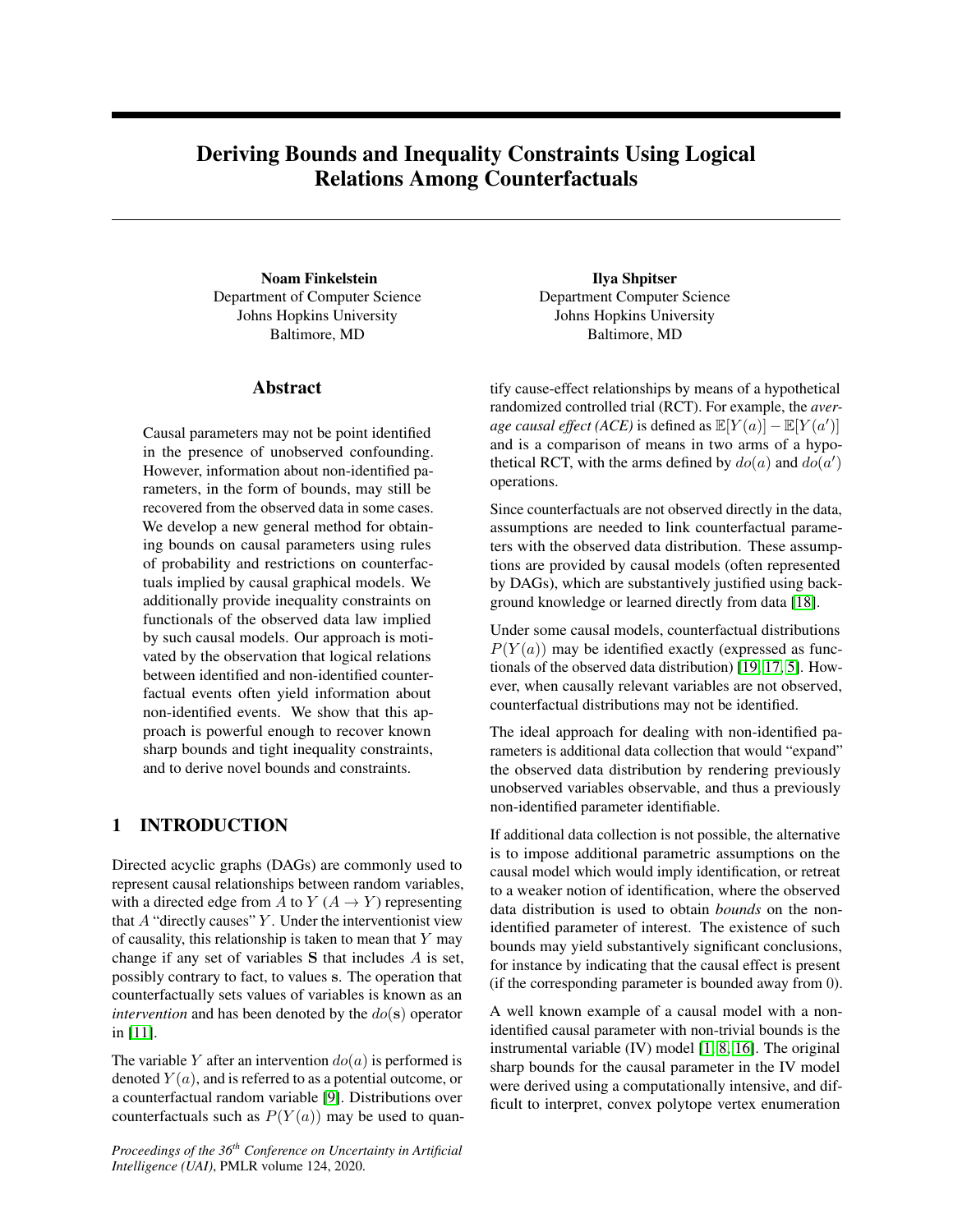approach [\[1\]](#page-9-6). Subsequent work [\[12\]](#page-9-9) has extended this approach to other scenarios where a counterfactual objective can be expressed as a linear function of the observed data law. These approaches are limited both by computational complexity and by the required linear form of the objective.

Bounds on causal parameters are related to inequality constraints on the observed data law implied by hidden variable DAGs, as demonstrated by the derivation of the original IV inequalities [\[1\]](#page-9-6), and subsequent work on inequality constraints [\[3,](#page-9-10) [6\]](#page-9-11). The approach developed in [\[21\]](#page-9-12) for deriving such inequality constraints is very general and is conjectured to be able to recover all constraints implied by a hidden variable DAG, but is computationally challenging to evaluate, and has no bounded running time.

In this paper, we present a new approach for deriving bounds on non-identified causal parameters that directly uses restrictions implied by a causal model, rules of probability theory, and logical relations between identified and non-identified counterfactual events. We then build on this approach to present a new class of inequality constraints on the observed data law.

The paper is organized as follows. We introduce notation and relevant concepts in Section [2.](#page-1-0) We provide an intuitive introduction to our method by re-deriving known sharp bounds in the binary IV model [\[1\]](#page-9-6) in Section [3.](#page-2-0) In Section [4,](#page-4-0) we present results important to our approach, and provide a general algorithm for obtaining bounds on causal parameters. Section [5](#page-7-0) demonstrates how our approach may be used to derive generalized instrumental variable inequalities, of which the original IV inequalities and Bonet's inequalities [\[2\]](#page-9-13) are special cases. Finally, in Section [6](#page-7-1) we make use of these results to provide novel bounds and inequality constraints for two sample models.

## <span id="page-1-0"></span>2 PRELIMINARIES

We let  $G$  denote a DAG with a vertex set V such that each element of V corresponds to a random variable. The *statistical* model of  $G$  is the set of joint distributions  $P(V)$  that are Markov relative to the DAG G. Specifically, it's the set  $\{P(\mathbf{V}) : P(\mathbf{V}) = \prod_{V \in \mathbf{V}} P(V | pa_{\mathcal{G}}(V))\},\$ where  $pa_{\mathcal{G}}(V)$  is the set of parents of V in  $\mathcal{G}$ .

The *causal* model of a DAG is also a set of joint distributions, but over counterfactual random variables. A counterfactual  $Y(a)$  denotes the random variable Y in a counterfactual world, where  $A$  is exogenously set to the value a.

Such a causal model can be described by a set of structural equations  $\{f_V(\text{pa}_\mathcal{G}(V), \epsilon_V) \mid V \in \mathbf{V}\}$ , where each  $f_V$ can be thought of as a causal mechanism that maps values

of  $\text{pa}_{\mathcal{G}}(V)$  (parents of V) and the exogenous noise term  $\epsilon_V$  to a value of V. For a given set of values **a** of  $\text{pa}_{\mathcal{G}}(V)$ , variation of  $\epsilon_V$  yields the counterfactual random variable  $V(\mathbf{a})$  as the output of  $f_V(\mathbf{a}, \epsilon_V)$ .

Other counterfactuals can be defined through recursive substitution [\[14\]](#page-9-14), as follows:

<span id="page-1-1"></span>
$$
Y(\mathbf{a}) = \begin{cases} \mathbf{a}_Y & \text{if } Y \in \mathbf{A} \\ f_Y(\{V(\mathbf{a}) \mid V \in \text{pa}_{\mathcal{G}}(Y)\}, \epsilon_Y) & \text{otherwise} \end{cases}
$$
 (1)

This definition, following from the structural equation model view of the causal model of a DAG, allows the effects of exogenous intervention to propagate downstream to the outcome of interest. Under this view, only the noise variables in the set  $\{\epsilon_V : V \in V\}$  are random. The distributions of the observed data and of counterfactual random variables can be thought of as the distributions of different functions of  $\{\epsilon_V : V \in V\}$  as described in [\(1\)](#page-1-1).

As a notational convention, given any set  $\{Y_1, \ldots, Y_k\} \equiv$ Y, and a set of treatments A set to a, we will denote a set of counterfactuals  $\{Y_1(\mathbf{a}), \ldots, Y_k(\mathbf{a})\}$  defined by [\(1\)](#page-1-1) by the shorthand  $Y(a)$ . We will sometimes denote single variable events  $Y(\mathbf{a}) = y$  via the shorthand  $y(\mathbf{a})$ for conciseness, similarly multivariable events  $Y(a) = y$ will sometimes be denoted as  $y(a)$ .

One consequence of [\(1\)](#page-1-1) is that some counterfactuals  $Y(\mathbf{a})$ only depend on a subset of values in a, specifically those values that make an appearance in one of the base cases of the definition. Restrictions of this sort are sometimes called *exclusion restrictions*.

The recursive substitution definition above implies the following *generalized consistency property*, which states that for any disjoint subsets  $\mathbf{A}, \mathbf{B}, \mathbf{Y}$  of  $\mathbf{V},$ 

$$
\mathbf{B}(\mathbf{a}) = \mathbf{b} \text{ implies } \mathbf{Y}(\mathbf{a}, \mathbf{b}) = \mathbf{Y}(\mathbf{a}). \tag{2}
$$

If all variables  $V$  in a causal model represented by a DAG  $G$  are observed, every interventional distribution  $P(Y(a))$ , where  $A \subseteq V$ ,  $Y \subseteq V \setminus A$ , is identified from  $P(V)$  via the following functional:  $\sum_{\mathbf{V} \setminus (\mathbf{Y} \cup \mathbf{A})} \prod_{V \in \mathbf{V} \setminus (\mathbf{Y} \cup \mathbf{A})} P(V | \text{pa}_{\mathcal{G}}(V)) |_{\mathbf{A}=\mathbf{a}}$ , known as the g-formula [\[15\]](#page-9-15).

In practice, not all variables in a causal model may be observed. In a hidden variable causal model, represented by a DAG  $G(V \cup H)$ , where no data is available on variables in H, not every counterfactual distribution is identified.

Reasoning about parameter identification is often performed via an acyclic directed mixed graph (ADMG) summary of  $\mathcal{G}(\mathbf{V} \cup \mathbf{H})$  called a *latent projection*  $\mathcal{G}(\mathbf{V})$ [\[20\]](#page-9-16). The latent projection keeps vertices corresponding to V, and adds two kinds of edges between these vertices. A directed edge ( $\rightarrow$ ) between any  $V_i, V_j \in V$  is added if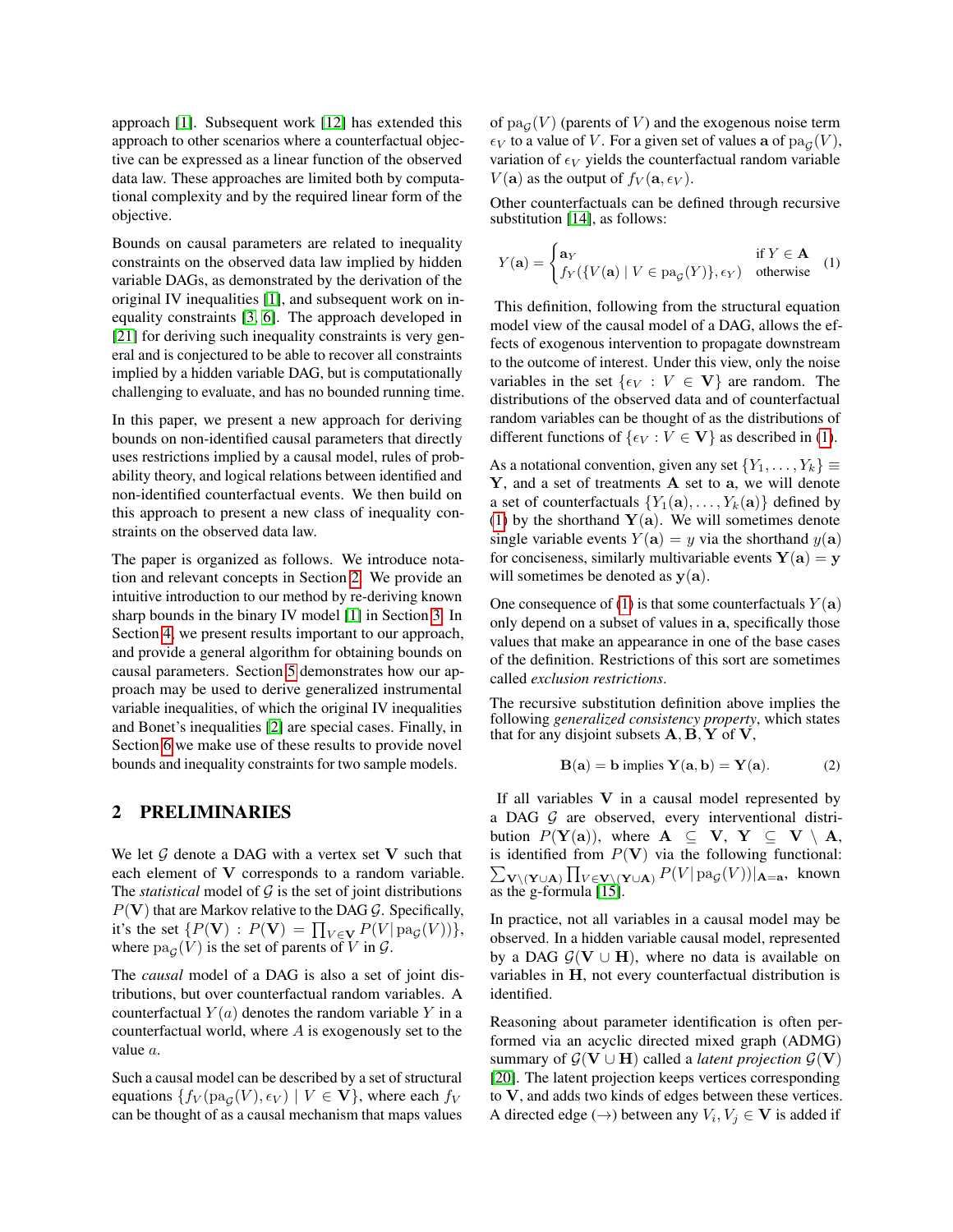<span id="page-2-1"></span>

Figure 1: (a) The classic instrumental variable model, and (b) its latent projection.

there exists a directed path from  $V_i$  to  $V_j$  in  $\mathcal{G}(\mathbf{V} \cup \mathbf{H})$ and all intermediate vertices on the path are in H. A bidirected edge ( $\leftrightarrow$ ) between any  $V_i, V_j \in \mathbf{V}$  is added if there exists a path from  $V_i$  to  $V_j$  which starts with an edge into  $V_i$ , ends with an edge into  $V_j$ , has no two adjacent edges pointing into the same vertex on the path, and has all intermediate elements in H. See Fig. [1](#page-2-1) (a) and (b) for a simple example of this construction for the IV model.

If  $P(Y(a))$  is identified from  $P(V)$  in a causal model represented by a hidden variable DAG  $\mathcal{G}(\mathbf{V} \cup \mathbf{H})$ , then its identifying functional may be expressed using  $G(V)$ via the ID algorithm [\[19\]](#page-9-3). See [\[13\]](#page-9-17) for details.

If  $P(y(a))$  is not identified from  $P(V)$  in a causal model given by  $G(V \cup H)$ , bounds may nevertheless be placed on this distribution. Before describing our approach for obtaining bounds in full generality, we illustrate how it may be used to obtain known sharp bounds for a non-identified counterfactual probability in the binary IV model.

## <span id="page-2-0"></span>3 BOUNDS IN THE BINARY INSTRUMENTAL VARIABLE MODEL

The instrumental variable model is represented graphically in Fig. [1](#page-2-1) (a), with its latent projection shown in Fig. [1](#page-2-1) (b). We are interested in the counterfactual probability  $P(y(a))$ , which is known not to be identified without parametric assumptions. In this section, we demonstrate that known sharp bounds on  $P(y(a))$  can be recovered by reasoning causally about the structure of this graph and the associated counterfactual distributions.

#### The Instrumental Variable Thought Experiment

We consider the binary IV model in Fig. [1](#page-2-1) (a) in the setting of clinical trials with non-compliance. We interpret  $Z$  to indicate treatment assignment, A to indicate treatment actually taken, and  $Y$  to indicate a clinical outcome of interest. Unobserved factors, such as personality traits, may influence both treatment decision and outcome, and thus act as confounders.

Suppose we intervene to assign some subject to treatment arm z. We observe that after this intervention, our subject takes treatment  $a$  and has outcome  $y$ . Thus, in this subject, we observe the event  $A(z) = a \wedge Y(z) = y$ .

Now suppose we are interested in intervening directly on treatment for the same subject. We would like to set  $A = a$ , leaving Z (arm assignment) to the physician's choice. Under the model, the outcome Y depends only on A and the noise term  $\epsilon_Y$ , representing in this case subject-specific personality traits. Because these traits are unchanged by intervention on A or Z, and A is set to the same value it took under our first intervention, we must conclude that under this second intervention we would observe the same outcome as under the first, denoted by the event  $Y(a) = y$ .

This thought experiment demonstrates that an event in one hypothetical world, under one intervention, can imply an event under another intervention. We call this phenomenon "cross-world implication," and it is formalized in proposition [2.](#page-4-1) We now develop the intuition further to recover sharp bounds for the IV model with binary random variables.

#### <span id="page-2-5"></span>Sharp Bounds in the Binary IV Model

In the following derivation of sharp bounds for  $P(y(a))$ in the binary IV model, we will denote values 1 for all variables by lower case (e.g.  $a$ ), and values 0 by a lower case with a bar (e.g.  $\bar{a}$ ).

Our strategy will be to *partition* the event  $Y(a) = y$  into smaller, more manageable events:

<span id="page-2-4"></span><span id="page-2-3"></span><span id="page-2-2"></span>
$$
A(\bar{z}) = a \wedge Y(\bar{z}) = y \tag{3}
$$

$$
A(\bar{z}) = \bar{a} \wedge A(z) = a \wedge Y(z) = y \tag{4}
$$

$$
A(\bar{z}) = \bar{a} \wedge A(z) = \bar{a} \wedge Y(a) = y.
$$
 (5)

Note that events in [\(4\)](#page-2-2) and [\(5\)](#page-2-3) are related to the *compliers* and *never-takers* principal strata [\[4\]](#page-9-18).

To see that these events form a partition (i.e. are mutually exclusive and exhaustive) of the event  $Y(a) = y$ , we first observe that by the exclusion restriction in the model, and generalized consistency,  $Y(\bar{z})$  and  $Y(z)$  in equations [\(3\)](#page-2-4) and [\(4\)](#page-2-2) respectively will be equal to  $Y(a)$ . Then we can see that [\(3\)](#page-2-4) covers the portion of  $Y(a) = y$  where  $A(\overline{z}) =$ a, [\(4\)](#page-2-2) covers the portion where  $A(\bar{z}) = \bar{a} \wedge A(z) = a$ , and [\(5\)](#page-2-3) covers the portion where  $A(\overline{z}) = A(z) = \overline{a}$ .

Because these events partition  $Y(a) = y$ , the sum of their probabilities will be equal to  $P(Y(a) = y)$ , and a sum of lower-bounds on their probabilities will yield a lower bound on  $P(Y(a) = y)$ . A general form of partitions of this sort for counterfactual events under models with an exclusion restriction will be given in Proposition [5.](#page-5-0)

The event [\(3\)](#page-2-4) represents a single world event with an identified probability, that therefore does not need to be bounded. We will see that we can recover sharp bounds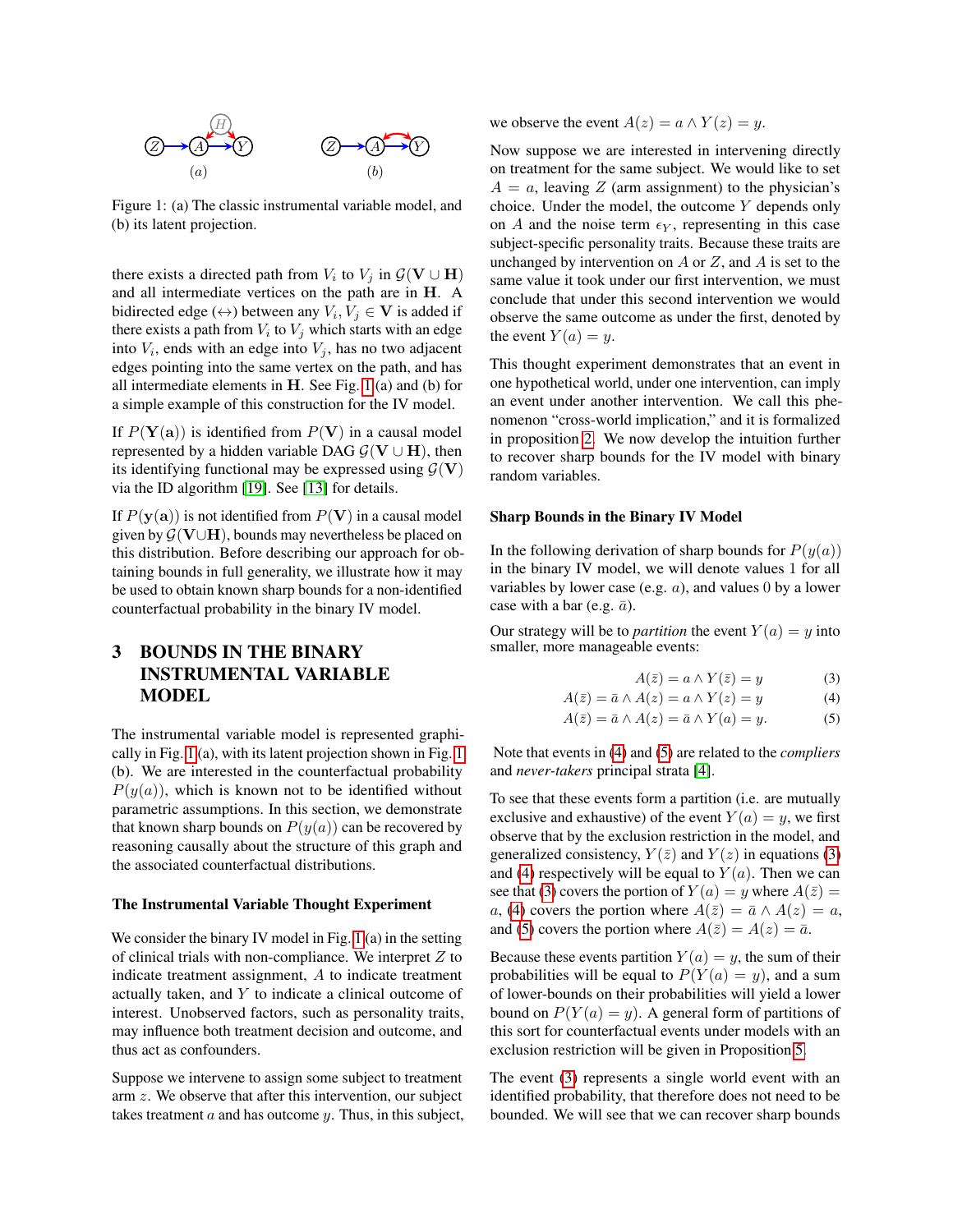without bounding the probability of [\(5\)](#page-2-3).

We therefore turn our attention to event  $(4)$ . This event can be understood as a conjunction of events in two worlds. First,  $A(\bar{z}) = \bar{a}$  in the world in which Z is set to  $\bar{z}$ . Then,  $A(z) = a \wedge Y(z) = y$  in the world in which Z is set to z. As a cross world event, [\(4\)](#page-2-2) does not have an identified density. Our goal will be to provide lower bounds for this event that are identified.

First, we find some event  $E_1$  under the intervention  $Z = \overline{z}$ that entails  $A(\bar{z}) = \bar{a}$ . We can then identify outcomes under the (conflicting) intervention  $Z = z$  that are *compatible* with  $E_1$ , i.e. that would not be ruled out by observing  $E_1$  under intervention  $Z = \overline{z}$ . We denote such events by  $\psi_z(E_1)$ . Now, by definition:

$$
P(E_1) - P(E_1, \neg(A(z) = a \land Y(z) = y))
$$
(6)  
=  $P(E_1, (A(z) = a \land Y(z) = y)).$ 

We note that  $E_1 \implies \psi_z(E_1)$  by construction, as  $E_1$ rules out all outcomes in the sample space not in  $\psi_z(E_1)$ , so  $P(E_1, \neg(A(z) = a \land Y(z) = y))$  is bounded from above by  $P(\psi_z(E_1), \neg (A(z) = a \land Y(z) = y)).$ 

Substituting this bound into equation [\(6\)](#page-3-0) yields:

$$
P(E_1) - P(\psi_z(E_1), \neg(A(z) = a \land Y(z) = y))
$$
  
\n
$$
\leq P(E_1, (A(z) = a \land Y(z) = y)).
$$
 (7)

Because  $E_1$  was chosen to entail  $A(\bar{z}) = \bar{a}$ , the probabil-ity of event [\(4\)](#page-2-2) is bounded from below by  $P(E_1, (A(z) =$  $a \wedge Y(z) = y$ ). Therefore by equation [\(7\)](#page-3-1), the probability of event [\(4\)](#page-2-2) is also bounded from below by:

$$
P(E_1) - P(\psi_z(E_1), \neg (A(z) = a \land Y(z) = y)).
$$
 (8)

Through exactly analogous reasoning, we can obtain another lower bound on the probability of event [\(4\)](#page-2-2) by starting with some event  $E_2$  under  $Z = z$  that entails  $A(z) = a \wedge Y(z) = y$ :

$$
P(E_2) - P(\psi_{\bar{z}}(E_2), \neg (A(\bar{z}) = \bar{a})). \tag{9}
$$

To apply these bounds, we must select events that satisfy the criteria for  $E_1$  and  $E_2$ . We start by examining potential events  $E_1$ . We note that there are only three options:  $A(\bar{z}) = \bar{a}$ ,  $A(\bar{z}) = \bar{a} \wedge Y(\bar{z}) = \bar{y}$ , and  $A(\bar{z}) = \bar{a} \wedge Y(\bar{z}) = y$ . It turns out that we need only consider the latter two of these (see Proposition [10](#page-0-0) in Appendix [C\)](#page-0-0).

First, we take  $E_1$  to be  $A(\overline{z}) = \overline{a} \wedge Y(\overline{z}) = \overline{y}$ . Then we note  $\psi_z(A(\bar{z}) = \bar{a} \wedge Y(\bar{z}) = \bar{y}$ ) is:

$$
(A(z) = \bar{a} \land Y(z) = \bar{y})
$$
  
 
$$
\lor (A(z) = a \land Y(z) = \bar{y})
$$
  
 
$$
\lor (A(z) = a \land Y(z) = y).
$$

The only outcome under the intervention  $Z = z$  excluded from this event is  $A(z) = \overline{a} \wedge Y(z) = y$ . Any subject who experienced this event could not have experienced  $A(\bar{z}) = \bar{a} \wedge Y(\bar{z}) = \bar{y}$ , due to the exclusion restriction in the IV model.

According to [\(8\)](#page-3-2), to obtain a bound we will need to subtract from the mass of  $E_1$  the mass of the portion of  $\psi_z(E_1)$  where  $A(z) = a \wedge Y(z) = y$  does not hold. This will be the mass of the first two events in the disjunction above.

Using this value of  $E_1$ , we therefore obtain the following lower bound on the probability of [\(4\)](#page-2-2):

$$
P(A(\overline{z}) = \overline{a}, Y(\overline{z}) = \overline{y}) - \qquad (10)
$$

$$
P((A(z) = \overline{a}, Y(z) = \overline{y}) \lor (A(z) = a, Y(z) = \overline{y})).
$$

<span id="page-3-0"></span>We now consider the bound induced by using  $A(\bar{z}) =$  $\overline{a} \wedge Y(\overline{z}) = y$  as the event  $E_1$ . Following an analogous procedure, we produce the lower bound:

$$
P(A(\bar{z}) = \bar{a}, Y(\bar{z}) = y) - \qquad (11)
$$

$$
P((A(z) = \bar{a}, Y(z) = y) \lor (A(z) = a_1, Y(z) = \bar{y})).
$$

<span id="page-3-1"></span>Next, we consider possible values of  $E_2$ . In this simple case, there is only one such possibility,  $A(z) = a \wedge$  $Y(z) = y$ , which of course entails itself. We observe that  $\psi_{\bar{z}}(E_2) \wedge \neg(A(\bar{z}) = \bar{a})$  is equivalent to  $A(\bar{z}) =$  $a \wedge Y(\bar{z}) = y$ , yielding the following lower bound by expression [\(9\)](#page-3-3):

$$
P(A(z) = a, Y(z) = y) - P(A(\bar{z}) = a, Y(\bar{z}) = y).
$$

<span id="page-3-2"></span>We now have all the pieces we need to obtain a sharp lower bound on  $P(y(a))$ . We make use of the fact that distributions of potential outcomes after interventions on Z are identified as the distribution of the corresponding observed random variables conditioned on  $Z$  (since  $Z$  is randomized in the IV model). Noting that the density of the event [\(4\)](#page-2-2) is also bounded from below by 0, we add the identified density of the event [\(3\)](#page-2-4) to the best of the lower bounds we have obtained for [\(4\)](#page-2-2). Then

<span id="page-3-3"></span>
$$
P(y(a)) \ge P(a, y | \bar{z}) +
$$
  

$$
\max \begin{cases} 0 \\ P(\bar{a}, \bar{y} | \bar{z}) - P(\bar{a}, \bar{y} | z) - P(a, \bar{y} | z) \\ P(\bar{a}, y | \bar{z}) - P(\bar{a}, y | z) - P(a, \bar{y} | z) \\ P(a, y | z) - P(a, y | \bar{z}). \end{cases}
$$

This is the sharp lower bound obtained by Balke [\[1\]](#page-9-6).  $P(y(a))$  may be bounded from above by 1 less the lower bound on  $P(\bar{y}(a))$ . In the binary case, bounds on the ACE may simply be represented as differences between appropriate bounds on  $P(y(a))$  and  $P(y(\bar{a}))$ . Each of these bounds bounds is sharp for the binary IV model. However, characterizing models for which bounds derived by the procedure we propose, described in the next section, are sharp is an open problem.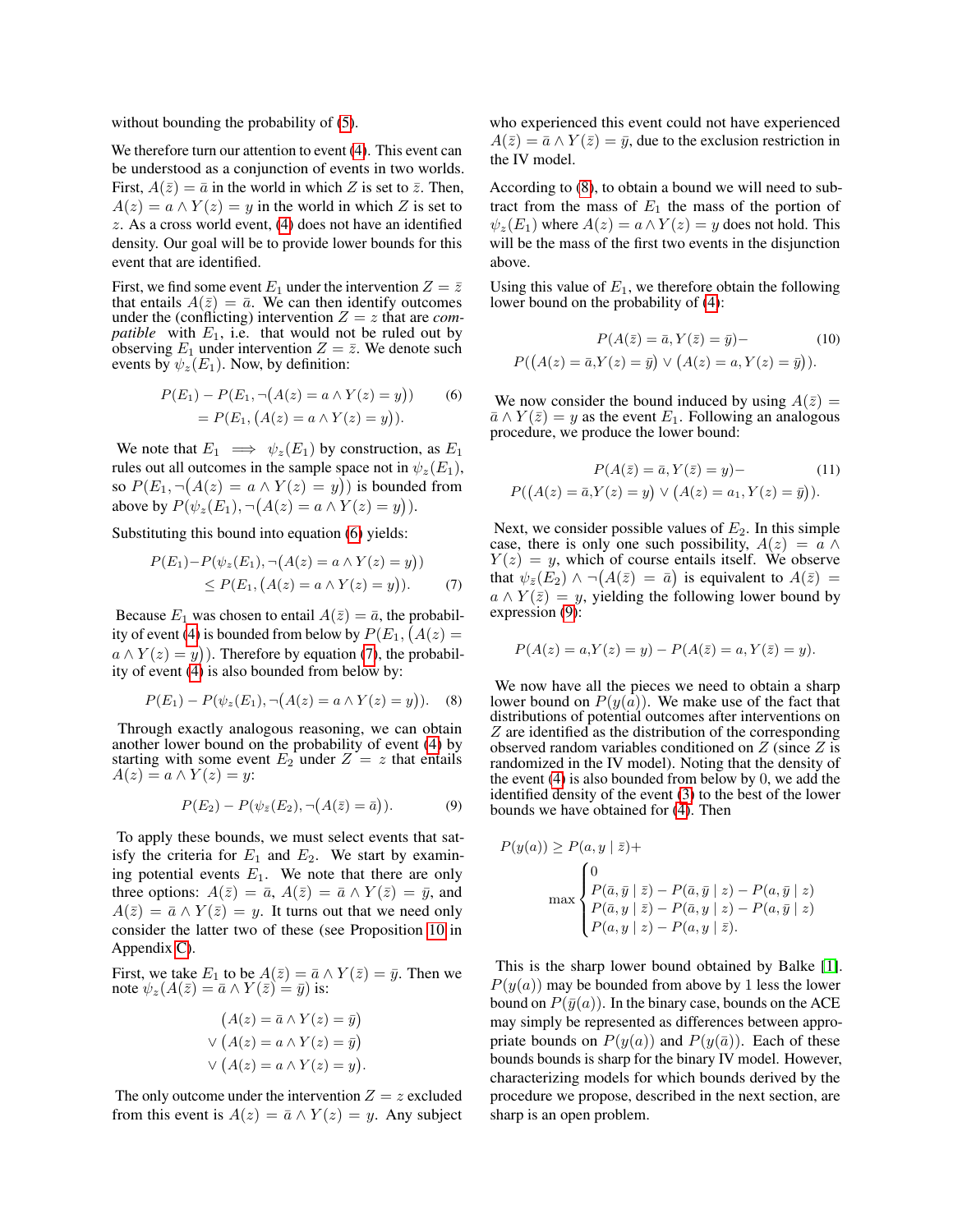## <span id="page-4-0"></span>4 BOUNDS ON COUNTERFACTUAL EVENTS

In this section we provide a graphical criterion for the presence of an implicative relationship between counterfactual events, which we call *cross-world implications*, and demonstrate its use in bounding non-identified probabilities of counterfactual events. We then show how these bounds can be aggregated to bound non-identified counterfactual events of primary interest. Proofs of all claims are found in Appendix [A.](#page-0-0)

### Causal Irrelevance, Event Implication and Event Contradiction

In deriving bounds on a counterfactual event under the IV model, we made use of the exclusion restriction  $Y(z, a) = Y(a)$ . We begin this section by providing a general graphical criterion for when such restrictions appear in causal models.

Proposition 1 (Causal Irrelevance). *If all directed paths from* Z *to* Y *contain members of* A*, then*

$$
\mathbf{Y}(\mathbf{Z}=\mathbf{z}, \mathbf{A}=\mathbf{a})=\mathbf{Y}(\mathbf{A}=\mathbf{a}).
$$

In such cases, we say Z is *causally irrelevant* to Y given A, because after intervening on A, intervening on Z will not affect Y. If in addition the joint distribution  $P(Y(z), A(z))$  is identified, Z is said to be a *generalized instrument* for A with respect to Y. If the set A can be partitioned into  $A_1$  and  $A_2$  such that  $A_1$  is causally irrelevant to Y given  $A_2$ , then any such  $A_1$  is said to be causally irrelevant to Y in A. See also rule  $3^*$  in [\[7\]](#page-9-19), and the discussion of minimal labeling of counterfactuals in [\[14\]](#page-9-14). As noted earlier, constraints in a causal model corresponding to the existence of causally irrelevant variables are sometimes called *exclusion restrictions*.

In the following proposition, we observe that whenever an exclusion restriction appears in the graph, there exists a logical implication connecting counterfactual events across interventional worlds.

<span id="page-4-1"></span>Proposition 2 (Cross-world Implication). *Let* Z *be causally irrelevant to* Y *given* A*. Then*

$$
\mathbf{A}(\mathbf{z}) = \mathbf{a} \wedge \mathbf{Y}(\mathbf{z}) = \mathbf{y} \implies \mathbf{Y}(\mathbf{a}) = \mathbf{y}.
$$

We define a collection of events to be *compatible* if none of them implies the negation of any other event in the collection. We define a collection of events to be *contradictory* if it is not compatible. Conceptually, events in different hypothetical worlds are contradictory if, under the model, no single subject can experience all of the events under their corresponding interventions. For example, in the IV model though experiment, we saw that no single subject can experience both the event  $A(z) = a \wedge Y(z) = y$  and the event  $Y(a) \neq y$ , rendering them contradictory.

It will be of use to be able to determine whether events are contradictory through reference to the graphical model. To that end, we provide a recursive graphical criterion that is sufficient to establish that events are contradictory.

<span id="page-4-2"></span>Proposition 3 (Contradictory Events). *Two events*  $X(a) = x$  *and*  $Y(b) = y$  *are contradictory if there exists*  $Z \in \mathbf{X} \cup \mathbf{Y}$  *such that*  $Z(\mathbf{a}) \neq Z(\mathbf{b})$ *, and all of the following hold:*

- *(i) Variables in the subsets of both*  $X \cup A$  *and*  $Y \cup B$ *causally relevant for* Z *are set to the same values in* x, a*, and* y, b*.*
- *(ii) Let*  $C \in \{X \cup A\} \ \{Y \cup B\}$  *be any variable that is causally relevant to* Z *in* X∪A *and causally relevant to*  $Z$  *given*  $Y$  ∪ **B***, with*  $C$  *set to*  $c$  *in*  $x$ *,*  $a$ *. Then*  $\mathbf{X}(\mathbf{a}) = \mathbf{x}$  and  $\mathbf{Y}(\mathbf{b}) = \mathbf{y} \wedge C(\mathbf{b}) = c'$  are known *to be contradictory by this proposition if*  $c \neq c'$ .
- *(iii) Let*  $C \in \{Y \cup B\} \setminus \{X \cup A\}$  *be any variable that is causally relevant to* Z *in* Y∪B *and causally relevant to*  $Z$  *given*  $X ∪ A$ *, with*  $C$  *set to*  $c$  *in*  $y$ *,*  $b$ *. Then*  $Y(b) = y$  and  $X(a) = x \wedge C(a) = c'$  are known *to be contradictory by this proposition if*  $c \neq c'$ .

Propositions [2](#page-4-1) and [3](#page-4-2) provide graphical criteria for implication and contradiction, based on paths in the causal diagram. Both criteria are stated in terms of exclusions restrictions in the graph. It should be noted that not all exclusion restrictions can be represented graphically; for example, some exclusions may obtain only for certain levels of the variables in the graph, and not universally. If such context-specific exclusion restrictions arise, they may lead to implications or contradictions not captured by these criteria. However, in the absence of exclusion restrictions not represented by the graphical model, the graphical criteria provided by these propositions are necessary and sufficient. See Appendix [B](#page-0-0) for details.

#### Bounds Via a Single Cross-World Implication

In this section, we describe a lower bound on  $P(y(a))$ induced by a single cross-world implication, of the sort described by Proposition [2.](#page-4-1) We will demonstrate that this line of reasoning can be used to recover the bounds for the IV model in [\[8,](#page-9-7) [16\]](#page-9-8), and produce a new class of bounds on densities of counterfactual events where the density is identified under intervention on a subset of the treatment variables.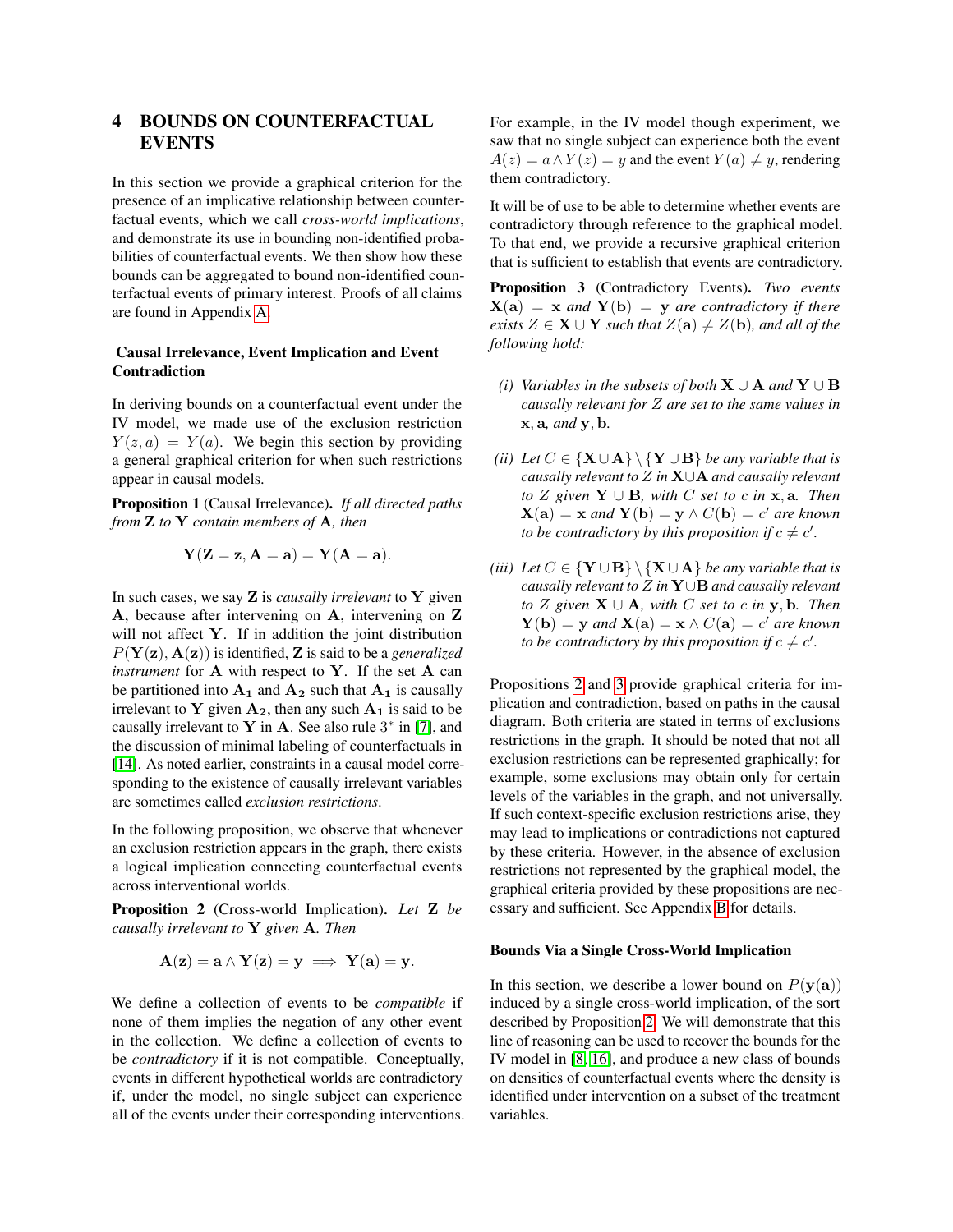<span id="page-5-2"></span>

Figure 2: A Sequential Treatment Scenario

We begin with a simple result from probability theory, which can broadly be viewed as stating that supersets will always have weakly larger measure than their subsets.

<span id="page-5-1"></span>**Proposition 4.** Let  $E_1, E_2$  be any events in a causal *model such that*  $E_1 \implies E_2$ *. Then*  $P(E_1) \leq P(E_2)$ *.* 

In the case of the IV model, we have noted the exclusion restriction between  $Z$  and  $Y$  given  $A$ . Due to the implication established by the IV thought experiment and formalized in Proposition [2,](#page-4-1) Proposition [4](#page-5-1) then yields  $P(Y(a) = y) > P(A(z) = a, Y(z) = y)$ for any value of  $z$ . Noting that  $Z$  has no parents in the model, and that therefore the interventional distribution is identified as the conditional, we can write this as  $\max_z P(A = a, Y = y \mid Z = z)$ , which is equivalent to the binary IV bounds in [\[8,](#page-9-7) [16\]](#page-9-8).

We now present new bounds on causal parameters, based on the observation that the empty set may act as a generalized instrument for any treatment set A with respect to any outcome  $Y$ . This observation allows us to combine Propositions [2](#page-4-1) and [4](#page-5-1) to obtain the following Corollary.

Corollary 1. *For any sets of variables* Y, A*,*

$$
P(\mathbf{y}(\mathbf{a})) \in [P(\mathbf{Y}=\mathbf{y}, \mathbf{A}=\mathbf{a}), 1 - P(\mathbf{Y} \neq \mathbf{y}, \mathbf{A}=\mathbf{a})].
$$

A consequence of this Corollary is that for discrete variables, densities of counterfactual events can be nontrivially bounded for *any* causal model, though we do not expect these bounds to be informative in general.

Finally, we present bounds on densities of counterfactuals when a subset of the treatment set can act as a generalized instrument for the remainder.

<span id="page-5-3"></span>Corollary 2. *Let* A˜ *and* Aˆ *partition* A*, such that the density*  $P(Y(\tilde{a}), \hat{A}(\tilde{a}))$  *is identified, where*  $\tilde{a}$  *is the subset of* a *corresponding to* A˜ *. Then*

$$
P(\mathbf{Y}(\tilde{\mathbf{a}}) = \mathbf{y}, \hat{\mathbf{A}}(\tilde{\mathbf{a}}) = \hat{\mathbf{a}}) \le P(\mathbf{Y}(\mathbf{a}) = \mathbf{y})
$$
  

$$
1 - P(\mathbf{Y}(\tilde{\mathbf{a}}) \neq \mathbf{y}, \hat{\mathbf{A}}(\tilde{\mathbf{a}}) = \hat{\mathbf{a}}) \ge P(\mathbf{Y}(\mathbf{a}) = \mathbf{y}),
$$

*where*  $\hat{a}$  *is the subset of*  $a$  *corresponding to*  $\hat{A}$ *.* 

Example 1 (Sequential Treatment Scenario). *In the model depicted in Fig. [2,](#page-5-2) the* A *variables represent treatments and the* Y *variables represent outcomes. This model may be applicable if the initial treatment*  $A_1$  *is selected by the subject – and is therefore confounded with*

*the outcomes through the subject's unobserved traits* H *– but the second treatment*  $A_2$  *is selected solely on the basis of the first-stage outcome,*  $Y_1$ *.* 

We may be interested in  $P(Y_2(a_1, a_2))$  – the distribu*tion of the second stage outcome under intervention on both treatments. This distribution is not identified. However, since*  $P(A_1(a_2) = a_1, Y_2(a_2) = y_2)$  *is identified as*  $\sum_{y_1} \frac{P(a_1,y_1,a_2,y_2)}{P(a_2|y_1)}$  $\frac{p_{(a_1,y_1,a_2,y_2)}}{P(a_2|y_1)}$ , Corollary [2](#page-5-3) yields the bounds:

$$
\sum_{y_1} \frac{P(a_1, y_1, a_2, y_2)}{P(a_2 | y_1)} \le P(Y(a_1, a_2) = y_2)
$$
  

$$
1 - \sum_{y_1, \tilde{y}_2 \neq y_2} \frac{P(a_1, y_1, a_2, \tilde{y}_2)}{P(a_2 | y_1)} \ge P(Y(a_1, a_2) = y_2).
$$

#### Bounds Via Multiple Cross-World Implications

In this section, we show how information from multiple cross-world implications may be used to obtain bounds. We begin by describing a partition of the event of interest, where the partition is defined by cross-world potential outcomes. We then develop a method for bounding the density of the cross-world events in the partition, and aggregate the bounds. This section generalizes the procedure used to obtain sharp bounds for the binary IV model in Section [3.](#page-2-5)

#### Partitioning the Event of Interest

We denote our event of interest as  $Y(a_1) = y$ . We are interested in providing a lower bound for the non-identified probability  $P(Y(a_1) = y)$ . We begin by defining a partition of the event to interest. We will work with these partition sets for the remainder of the section.

<span id="page-5-0"></span>Proposition 5 (Partition Sets). *Let* Z *be causally irrelevant to* Y *given* A*. Assume* Z, A *are discrete, and take levels*  $z_1, \dots, z_M$  *and*  $a_1, \dots, a_N$  *respectively.* 

*Then the following events are a partition of*  $Y(a_1) = y$ *:* 

<span id="page-5-5"></span><span id="page-5-4"></span>
$$
\mathbf{Y}(\mathbf{a_1}) = \mathbf{y} \wedge \forall \mathbf{z} (\mathbf{A}(\mathbf{z}) \neq \mathbf{a_1}) \tag{12}
$$

<span id="page-5-6"></span>
$$
\mathbf{A}(\mathbf{z}_1) = \mathbf{a}_1 \wedge \mathbf{Y}(\mathbf{z}_1) = \mathbf{y} \tag{13}
$$

*and, for*  $\mathbf{k} = 2, \cdots, N$ *,* 

$$
\mathbf{A}(\mathbf{z}_1) = \mathbf{a_k} \wedge \exists \mathbf{z} (\mathbf{A}(\mathbf{z}) = \mathbf{a_1} \wedge \mathbf{Y}(\mathbf{z}) = \mathbf{y}). \tag{14}
$$

We now develop lower bounds on the density of each of the partition events, which we can then use to lower bound the density of the target event  $Y(a_1) = y$ .

#### Bounding Partition-Set Densities

Event [\(13\)](#page-5-4) is a single world event with identified density, so there is no need to find a lower bound. Subjects that experience event [\(12\)](#page-5-5) will never experience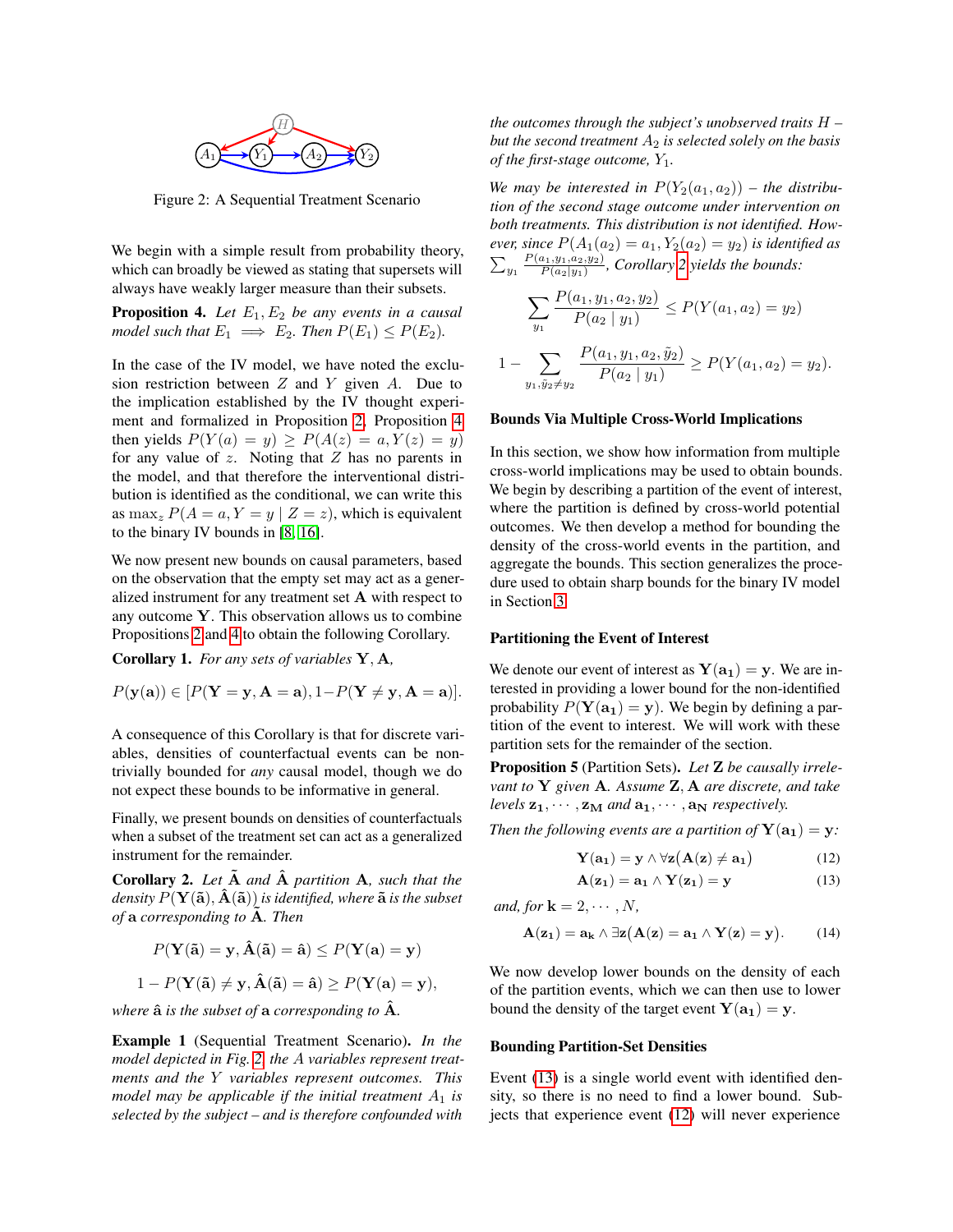$Y(z) = y \wedge A(z) = a_1$  under any intervention  $Z = z$ with an identified distribution. Because our strategy uses information from identified distributions to bound unidentified densities, we cannot provide bounds on the density of this partition event.

We now turn our attention to events of the form of  $(14)$ . We let  $E^k$  denote the event of the form of [\(14\)](#page-5-6) where the first term is  $A(z_1) = a_k$ . Then we note  $E^k$  can be represented as the disjunction  $\bigvee_{j=1}^{M} \gamma_j^k$ , where  $\gamma_j^k$  denotes the event:

$$
\gamma_j^k \triangleq \mathbf{A}(\mathbf{z}_1) = \mathbf{a_k} \wedge \mathbf{A}(\mathbf{z}_j) = \mathbf{a_1} \wedge \mathbf{Y}(\mathbf{z}_j) = \mathbf{y}.
$$
 (15)

Because  $\gamma_j^k \subseteq E^k$ , we know  $\gamma_j^k \implies E^k$ . It follows from Proposition [4](#page-5-1) that

$$
P(E^k) \ge \max_j P(\gamma_j^k). \tag{16}
$$

Unfortunately  $P(\gamma_j^k)$  is also not point-identified, and must be bounded from below itself.

The event  $\gamma_j^k$  conjoins statements about potential outcomes under two different interventions. Its density is the portion of the population who would experience  $A(z_1) =$  $a_k$  under  $\mathbf{Z} = \mathbf{z}_1$ , and  $\mathbf{A}(\mathbf{z}_i) = \mathbf{a}_1 \wedge \mathbf{Y}(\mathbf{z}_i) = \mathbf{y}$  under  $Z = z_j$ . We know the exact proportion of the population who would experience either, because **Z** is a generalized instrument, but we do not know the exact portion of the population that would experience both.

To address this problem, we first consider the problem of bounding the density of an event conjoining potential outcomes under two different interventions in general terms, in the following Proposition. This result can then be directly applied to lower bound the density of  $\gamma_j^k$ .

<span id="page-6-0"></span>**Proposition 6** (Cross-World Lower Bounds). *Let*  $\psi_{\mathbf{c}}(E)$ *represent the disjunction of all outcomes in the sample space under intervention* C = c *that do not contradict the event* E, such that  $E \implies \psi_{\mathbf{c}}(E)$ .

*Let*  $E_x$  *be any event that implies*  $X(a) = x$ *, and*  $E_y$ *be any event that implies*  $Y(b) = y$ *. Then*  $P(X(a) = y)$  $\mathbf{x}, \mathbf{Y}(\mathbf{b}) = \mathbf{y}$  *is bounded from below by each of:* 

$$
P(E_{\mathbf{x}}) - P(\psi_{\mathbf{b}}(E_{\mathbf{x}}), \mathbf{Y}(\mathbf{b}) \neq \mathbf{y})
$$
  

$$
P(E_{\mathbf{y}}) - P(\psi_{\mathbf{a}}(E_{\mathbf{y}}), \mathbf{X}(\mathbf{a}) \neq \mathbf{x}).
$$

Proposition [6](#page-6-0) is useful because, in each of the bounds provided, each of the densities involved are in terms of events under a single intervention. If densities under those interventions are identified, the bounds can be calculated exactly.

We return to our goal of bounding  $P(\gamma_j^k)$  from below. In the case of  $\gamma_j^k$ , the two interventions we are interested in are on the same set of variables, Z. As described above, we are interested in the proportion of patients who experience  $A(z_1) = a_k$  under the intervention  $Z = z_1$ , and  $A(z_j) = a_1 \wedge Y(z_j) = y$  under the intervention  $Z = z_j$ . Substituting these values for  $X(a) = x$  and  $Y(b) = y$  into Proposition [6](#page-6-0) immediately yields the following Corollary.

<span id="page-6-2"></span>**Corollary 3** (Lower bounds on  $P(\gamma_j^k)$ ). Let  $E_1$  be an *event under intervention*  $\mathbf{Z} = \mathbf{z_1}$  *that entails*  $\mathbf{A}(\mathbf{z_1}) = \mathbf{a_k}$ *,* and  $E_2$  be event under intervention  $\mathbf{Z} = \mathbf{z}_j$  that entails  $\mathbf{A}(\mathbf{z_i}) = \mathbf{a_1} \wedge \mathbf{Y}(\mathbf{z_i}) = \mathbf{y}.$ 

*Then*  $P(\mathbf{A}(\mathbf{z_1}) = \mathbf{a_k} \wedge \mathbf{A}(\mathbf{z_j}) = \mathbf{a_1} \wedge \mathbf{Y}(\mathbf{z_j}) = \mathbf{y})$  *is bounded from below by each of:*

$$
P(E_1) - P(\psi_{\mathbf{z_j}}(E_1) \wedge \neg (\mathbf{A}(\mathbf{z_j}) = \mathbf{a_1} \wedge \mathbf{Y}(\mathbf{z_j}) = \mathbf{y}))
$$

$$
P(E_2) - P(\psi_{\mathbf{z_1}}(E_2) \wedge \mathbf{A}(\mathbf{z_1}) \neq \mathbf{a_k}).
$$

<span id="page-6-1"></span>With this result in hand, we can we can modify [\(16\)](#page-6-1) to obtain the following bound on  $P(E^k)$  in terms of the observed data law. Let  $\xi(\cdot)$  represent the set of lower bounds on the density  $P(\cdot)$  obtained through Corollary [3](#page-6-2) for all possible values of  $E_1$  and  $E_2$ . Then

$$
P(E^k) \ge \max_j \left( \max \xi(\gamma_j^k) \right). \tag{17}
$$

Recalling that  $P(Y(a_1) = y)$  can be bounded from below by the sum of lower bounds on densities of its partition sets, we obtain the lower bound

$$
P(\mathbf{A}(\mathbf{z_1}) = \mathbf{a_1}, \mathbf{Y}(\mathbf{z_1}) = \mathbf{y}) + \sum_{k=2}^{N} \max_{j} ( \max \xi(\gamma_j^k)),
$$

where the first term corresponds to the density of event [\(13\)](#page-5-4) and the second term is a sum is over lower bounds on the densities of the events of the form of [\(14\)](#page-5-6).

<span id="page-6-3"></span>

| <b>Algorithm 1</b> Lower Bounds on $P(Y(a_1) = y)$                    |
|-----------------------------------------------------------------------|
| <b>Input:</b> event $Y(a_1) = y$                                      |
| generalized instrument Z                                              |
| <b>Output:</b> bounds on $P(Y(a_1) = y)$                              |
| 1: Bounds = {}                                                        |
| 2: For $k = 2, , N$ :                                                 |
| $KBounds = \{\}$<br>3:                                                |
| 4: <b>For</b> $j = 1, , M$ :                                          |
| For $E_1$ in $\{E_1 \implies Y(\mathbf{z_1}) = \mathbf{a_k}\}\$<br>5: |
| induce bound by $E_1$ through Corollary 3<br>6:                       |
| KBounds.add(bound)<br>7:                                              |
| For $E_2$ in $\{E_2 \implies Y(z_i) = y \wedge A(z_i) = a_1\}$<br>8:  |
| induce bound by $E_2$ through Corollary 3<br>9:                       |
| KBounds.add(bound)<br>10:                                             |
| Bounds.add(max(KBounds))<br>11:                                       |
| 12: $P(Y(z_1) = y_1, A(z_1) = a_1) + sum(Bounds)$                     |

Algorithm [1](#page-6-3) summarizes how the results described in this section can be used to calculate these bounds.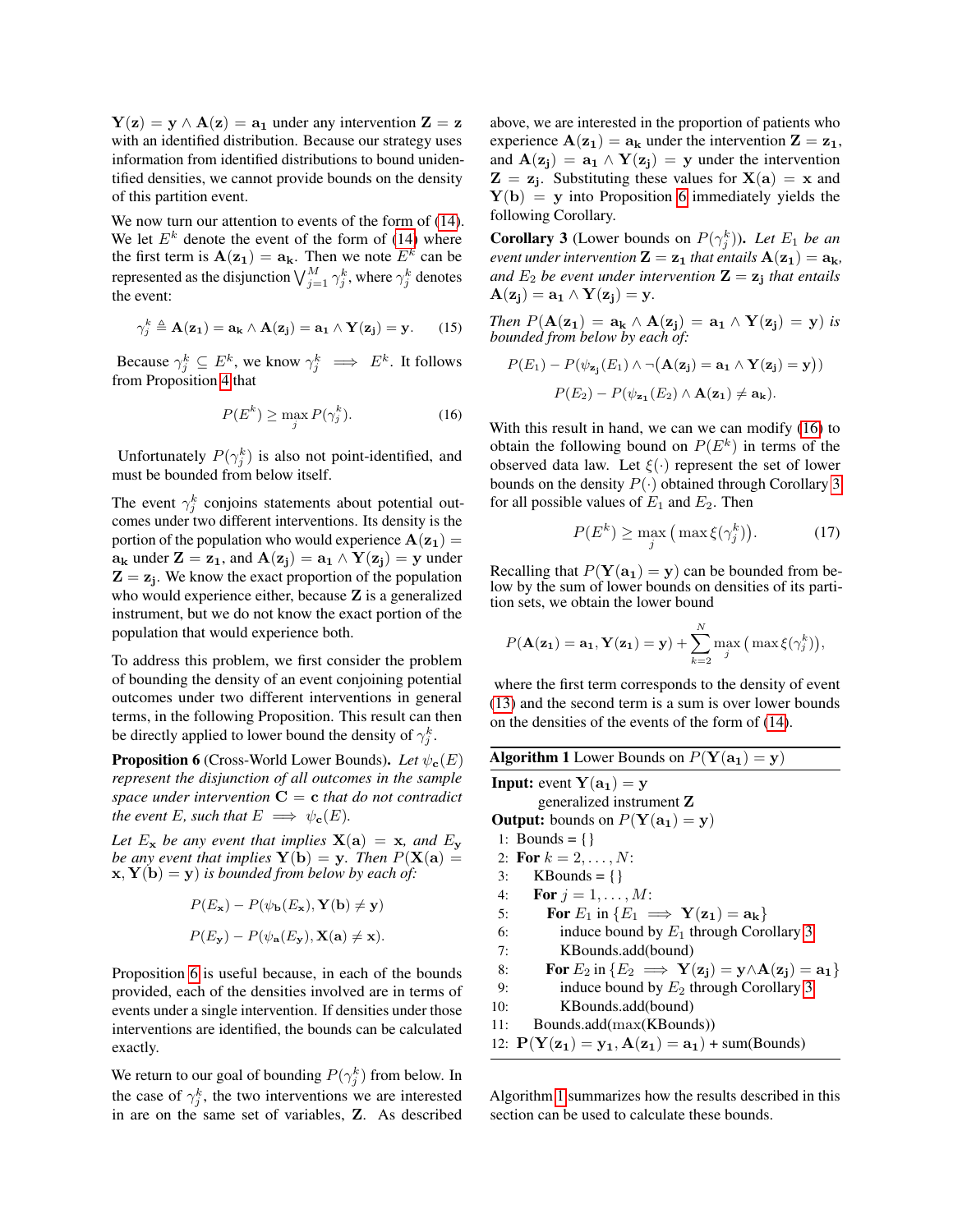## <span id="page-7-0"></span>5 GENERALIZED INSTRUMENTAL INEQUALITIES

In this section, we develop generalized instrumental inequalities and show that the IV inequalities, and Bonet's inequalities [\[2\]](#page-9-13), are special cases. To begin, we bound the sum of probabilities of events in terms of the size of the largest subset thereof that is made up of compatible events.

**Proposition 7.** Let  $E_1, \dots, E_N$  be events under arbi*trary interventions such that at most* k *of the events are compatible. Then*

$$
\sum_{i=1}^{N} P(E_i) \leq k.
$$

This result is a consequence of the fact that by construction, no value of  $\epsilon_V$  can lead to contradictory events. If such a value did exist, observing one of the events leaves open the possibility that  $\epsilon_V$  takes that value, in which case we would observe the other event under the appropriate intervention, and the events would not be contradictory. It follows that if we are adding the densities of events of which at most  $k$  are compatible, no set in the domain of  $\epsilon$ <sub>V</sub> may have its measure counted more than k times.

We make use of this result, in combination with our existing results about causal irrelevance, to obtain the following class of inequality constraints.

<span id="page-7-5"></span>Corollary 4 (Generalized Instrumental Inequalities). *Let* Z *be causally irrelevant to* Y *given* A*, and let* S *be any set of triples*  $(\mathbf{z}, \mathbf{a}, \mathbf{y})$  *which represent levels of*  $\mathbf{Z}, \mathbf{A}, \mathbf{Y}$ *. Then*

$$
\sum_{(\mathbf{z}, \mathbf{a}, \mathbf{y}) \in \mathcal{S}} P(\mathbf{A}(\mathbf{z}) = \mathbf{a}, \mathbf{Y}(\mathbf{z}) = \mathbf{y}) \leq \Phi(\mathcal{S})
$$

*where*

$$
\Phi(\mathcal{S}) = \max \left\{ |\mathcal{Q}| \mid \mathcal{Q} \subseteq \mathcal{S} \land \forall (\mathbf{z}, \mathbf{a}, \mathbf{y}), (\mathbf{z}', \mathbf{a}', \mathbf{y}') \in \mathcal{Q} \right\}
$$

$$
\neg((\mathbf{z} = \mathbf{z}' \land \mathbf{a} \neq \mathbf{a}') \lor (\mathbf{a} = \mathbf{a}' \land \mathbf{y} \neq \mathbf{y}')) \}.
$$

This result makes use of the fact that by Propo-sition [3,](#page-4-2) if  $Z$  is causally irrelevant to  $Y$  given **A** and  $(z = z' \land a \neq a') \lor (a = a' \land y \neq y')$ , then  $\mathbf{A}(\mathbf{z}) = \mathbf{a} \wedge \mathbf{Y}(\mathbf{z}) = \mathbf{y}$  and  $\mathbf{A}(\mathbf{z}') = \mathbf{a}' \wedge \mathbf{Y}(\mathbf{z}') = \mathbf{y}'$ are contradictory.  $\Phi(S)$  can therefore be interpreted as the size of largest compatible subset of  $S$ .

The IV inequalities derived in [\[10\]](#page-9-20), which can be written  $\forall a \sum_{y} \max_{z} P(Y(z), A(z)) \leq 1$ , are a special case of the generalized instrumental inequalities with  $k = 1$ . For each selection of a, the sum is over densities of events with different values of  $y$ , rendering them pairwise contradictory. We now review the inequality derived in [\[2\]](#page-9-13).

Example 2 (Bonet's Inequalities). *Bonet [\[2\]](#page-9-13) presents the following constraint for the IV model, where treatment and outcome are binary and the instrument is ternary:*

$$
P(a_1, y_2 \mid z_2) + P(a_1, y_1 \mid z_3) + P(a_1, y_2 \mid z_1) + P(a_2, y_2 \mid z_2) + P(a_2, y_1 \mid z_1) \le 2
$$

*These densities are respectively equal to the densities of the following events, through the fact that densities under intervention on variables with no parent are identified as the conditional distribution:*

<span id="page-7-2"></span>
$$
A(z_2) = a_1 \wedge Y(z_2) = y_2 \tag{18}
$$

<span id="page-7-3"></span>
$$
A(z_3) = a_1 \wedge Y(z_3) = y_1 \tag{19}
$$

$$
A(z_1) = a_1 \wedge Y(z_1) = y_2 \tag{20}
$$

$$
A(z_2) = a_2 \wedge Y(z_2) = y_2 \tag{21}
$$

<span id="page-7-4"></span>
$$
A(z_1) = a_2 \wedge Y(z_1) = y_1. \tag{22}
$$

*It can easily be confirmed that no subset of size 3 or greater is mutually compatible. For example, event [\(18\)](#page-7-2) is compatible with events [\(20\)](#page-7-3) and [\(22\)](#page-7-4), but these are incompatible with each other, due to* Z *taking the same value in both but* A *taking a different value in each. The same pattern follows for all events; each event is compatible with two others which in turn are not compatible with each other.*

*It follows from Corollary [4](#page-7-5) that the sum of the densities of these events must be bounded from above by* 2*.*

### <span id="page-7-1"></span>6 EXAMPLE APPLICATIONS

In this section, we derive bounds and inequality constraints for the ADMGs presented in Fig. [3](#page-8-0) using the results presented in Sections [4](#page-4-0) and [5.](#page-7-0) We are not aware of any existing methods that can obtain the bounds presented below. Code used to obtain these results, as well as a general implementation of the methods described in this paper, is publicly available  $<sup>1</sup>$  $<sup>1</sup>$  $<sup>1</sup>$ .</sup>

Due to space constraints, we denote the identified distribution under intervention on  $Z = z$  as  $P_z(\cdot)$ . In addition, we do not consider more complicated scenarios, e.g. involving multiple instruments Z and treatments A, instruments with challenging identifying functionals, or non-binary variables. However, bounds and constraints in such scenarios may be obtained using our software.

#### The IV Model With Covariates

We first consider the model represented by Fig. [3](#page-8-0) (a). In the traditional IV model, the instrument must be randomized with respect to the treatment and outcome. In practice, it can be difficult to find such instruments. The

<span id="page-7-6"></span><sup>1</sup><https://noamfinkelste.in/partial-id>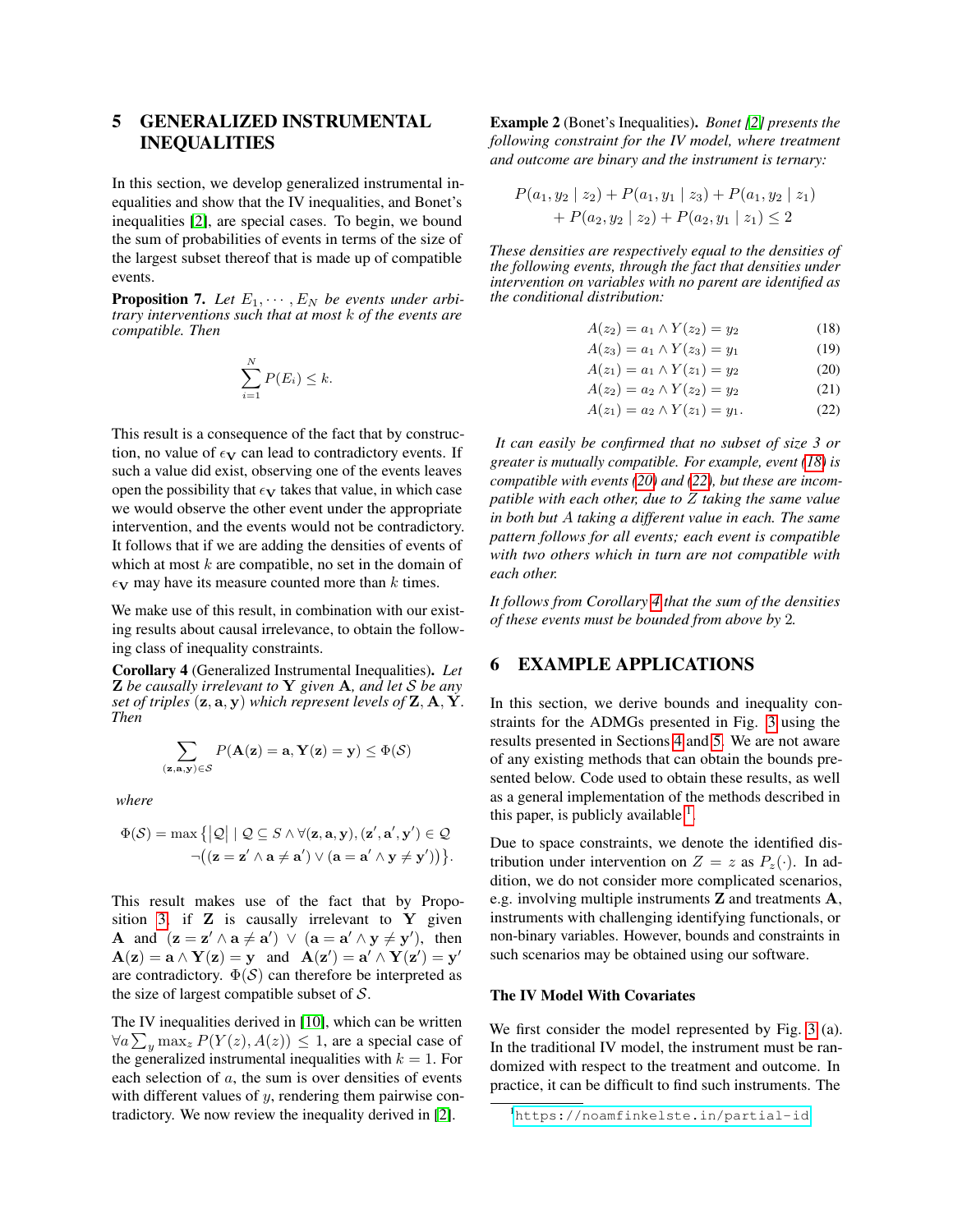<span id="page-8-0"></span>

Figure 3: (a) The IV model with covariates, and (b) the confounded frontdoor IV model.

IV model with covariates allows for the instrument to be *conditionally* randomized.

In the social sciences, exogenous shocks are often used as instrumental variables. For example, suppose an earthquake damages a number of school buildings, increasing class size at nearby schools. An economist studying the effect of class size on test scores might use school closure due to the earthquake as an instrument for class size.

This instrument may not be entirely plausible. Families with more resources may be able to avoid living in areas at risk of earthquake damage, and wealthier school districts may be better able to build robust school buildings. In this case, the instrument would be confounded with the treatment and outcome. Observed baseline covariates for the school districts, including information on tax revenue, may be sufficient to account for this kind of confounding. In settings of this kind, the IV model with covariates is appropriate, whereas the traditional IV model is not.

We present the following lower bound on  $P(Y(\bar{a}) = \bar{y})$ under this model when variables are binary:

$$
P_{\bar{z}}(\bar{a}, \bar{y}) +
$$
\n
$$
P_{\bar{z}}(\bar{a}, \bar{y}, c) - P_{\bar{z}}(c, \bar{a}, \bar{y})
$$
\n
$$
P_{\bar{z}}(a, c, \bar{y}) - (P_{z}(c, \bar{a}, y) + P_{z}(c, a, \bar{y}))
$$
\n
$$
P_{\bar{z}}(a, \bar{c}, y) - P_{z}(\bar{c}, y)
$$
\n
$$
P_{z}(\bar{a}, \bar{y}) - P_{z}(\bar{a}, \bar{y})
$$
\n
$$
P_{\bar{z}}(a, \bar{y}) - P_{z}(y)
$$
\n
$$
P_{\bar{z}}(a, \bar{y}) - (P_{z}(a, \bar{y}) + P_{z}(\bar{a}, y))
$$
\n
$$
P_{\bar{z}}(a, c, y) - P_{z}(c, y)
$$
\n
$$
P_{z}(\bar{a}, \bar{y}, \bar{c}) - P_{z}(\bar{c}, \bar{a}, \bar{y})
$$
\n
$$
P_{\bar{z}}(a, c) - (P_{z}(c, y) + P_{z}(c, a, \bar{y}))
$$
\n
$$
P_{\bar{z}}(a, \bar{c}) - (P_{z}(\bar{c}, a, \bar{y}) + P_{z}(\bar{c}, y))
$$
\n
$$
P_{\bar{z}}(a, \bar{c}, \bar{y}) - (P_{z}(\bar{c}, \bar{a}, y) + P_{z}(\bar{c}, a, \bar{y})).
$$

A derivation of these bounds is provided in Appendix [E.](#page-0-0)

We can use Corollary [4](#page-7-5) to obtain inequality constraints on the observed data law implied by the model. Such constraints cannot easily be concisely expressed. Two representative expressions, each bounded from above by 1, are as follows:

$$
\max_{(c,a)\neq (c',a')} \bigg(\sum_{y\neq z}\frac{P(a,c,y,z)}{P(z\mid c)} + \sum_{y=z}\frac{P(a',c',y,z)}{P(z\mid c')}\bigg)
$$

$$
\max_{c \neq c', z \neq z'} \sum_{a,y} \left( \frac{P(a,c,y,z)}{P(z \mid c)} + \frac{P(a,c',y,z')}{P(z' \mid c')} \right).
$$

#### Front-Door IV Model With Confounding

This model, illustrated in Fig. [3](#page-8-0) (b), is appropriate when the effect of treatment is only through an observed mediator, which is itself confounded with the outcome. In such cases, the traditional IV model can be applied by ignoring data on  $M$ , but tighter bounds can be obtained when the mediator is considered. When all variables are binary, our method yields the following lower bound on  $P(Y(\bar{a}) = \bar{y})$ :

$$
P_{\bar{z}}(\bar{a}, \bar{y}) +
$$
\n
$$
P_{\bar{z}}(\bar{a}, \bar{y}) + P_{\bar{z}}(\bar{a}, \bar{y}) - P_{\bar{z}}(\bar{a}, \bar{m}, \bar{y})
$$
\n
$$
P_{z}(\bar{a}, \bar{y}) - P_{\bar{z}}(\bar{a}, \bar{y})
$$
\n
$$
P_{\bar{z}}(a, \bar{m}, y) - (P_{z}(\bar{m}, y) + P_{z}(\bar{a}, m, y))
$$
\n
$$
P_{\bar{z}}(a, m, y) - (P_{z}(m, y) + P_{z}(\bar{a}, \bar{m}, y))
$$
\n
$$
P_{\bar{z}}(a, \bar{y}) - (P_{z}(a, \bar{y}) + P_{z}(\bar{a}, y))
$$
\n
$$
P_{z}(\bar{a}, \bar{y}) - (P_{z}(a, m, \bar{y}) + P_{z}(m, y) + P_{z}(\bar{a}, \bar{m}, y))
$$
\n
$$
P_{z}(\bar{a}, \bar{y}, m) - P_{\bar{z}}(\bar{a}, m, \bar{y})
$$
\n
$$
P_{\bar{z}}(a, m, \bar{y}) - (P_{z}(\bar{a}, \bar{m}, y) + P_{z}(a, m, \bar{y}))
$$
\n
$$
P_{\bar{z}}(a, \bar{m}, \bar{y}) - (P_{z}(\bar{a}, m, y) + P_{z}(\bar{a}, \bar{m}, \bar{y}))
$$
\n
$$
P_{\bar{z}}(a, \bar{y}) - P_{z}(y)
$$
\n
$$
P_{\bar{z}}(a, \bar{m}) - (P_{z}(\bar{m}, y) + P_{z}(\bar{a}, m, y) + P_{z}(a, \bar{m}, \bar{y})).
$$

Finally, we present two functionals of the observed data law that, under the model, are bounded from above by 1. Each is representative of a class of constraints that does not have a concise general formula.

$$
P(\bar{a}, \bar{m}, y \mid \bar{z}) + P(a, m, y \mid \bar{z}) + P(\bar{a}, m, \bar{y} \mid z) + P(a, \bar{m}, \bar{y} \mid z)
$$

$$
\sum_{a'} P(a', \bar{m}, \bar{y} \mid \bar{z}) + \sum_{y'} P(a, m, y' \mid \bar{z}) + P(a, \bar{m}, y \mid z).
$$

## 7 CONCLUSION

The methods pursued in this work take advantage of identified counterfactual distributions to bound causal parameters that are not identified, and provide inequality constraints on functionals of the observed data law. These bounds expand the class of causal models under which counterfactual random variables may be meaningfully analyzed, and the inequality constraints facilitate falsification of causal models by observed data. Characterizing the conditions under which these bounds and inequalities are sharp remains an open question. We also leave open application of these ideas to other areas of study interested in counterfactual parameters, such as missing data, dependent data, and policy learning.